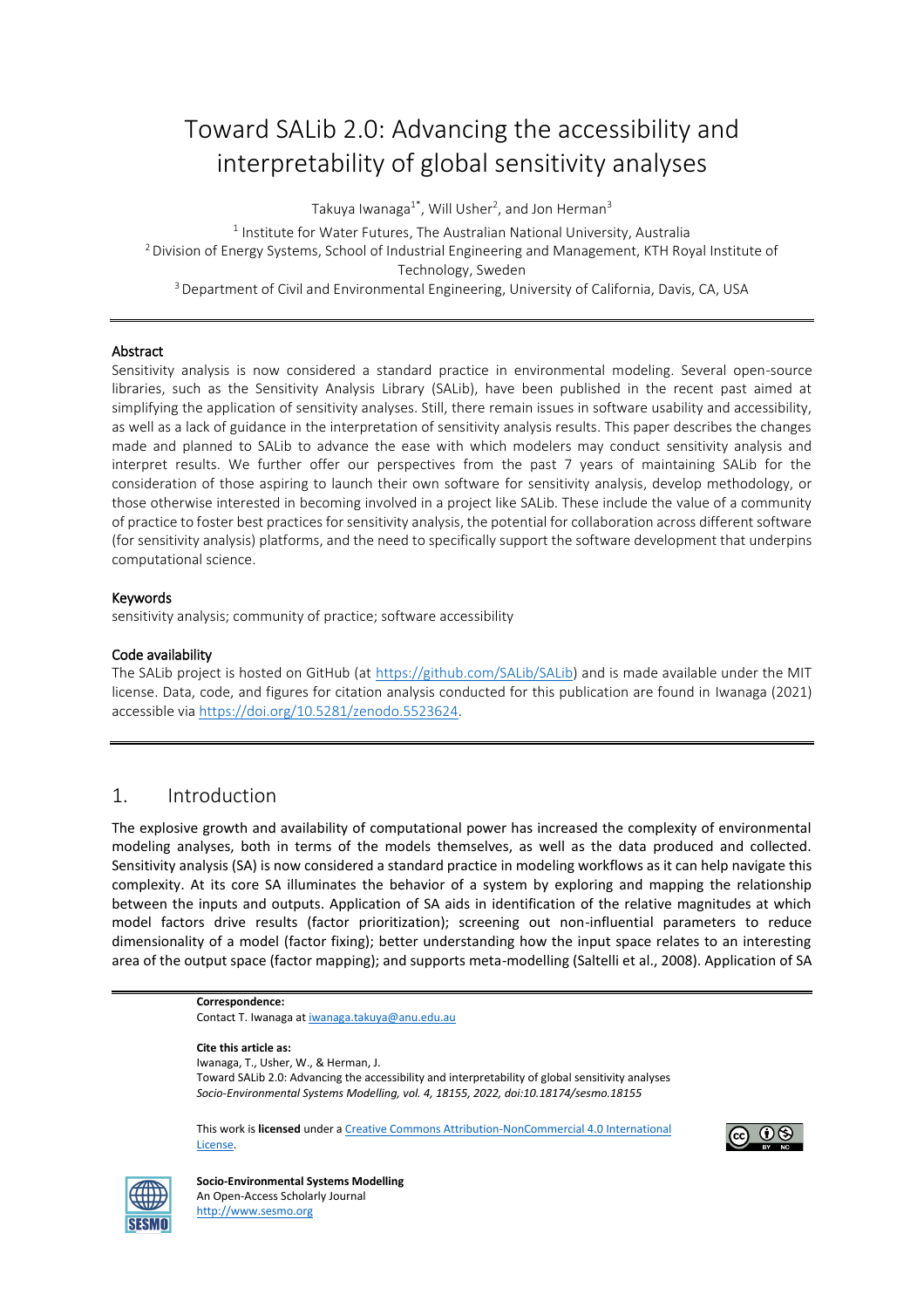is also beneficial towards a wide range of contexts within scientific research and decision support beyond model analysis (Razavi et al., 2021; Wagener and Pianosi, 2019).

A key difficulty in applying SA is that sufficient areas of parameter space must be explored for SA to be effective particularly for models with nonlinear behavior; a global analysis (GSA) is necessary as opposed to local (LSA; Saltelli and Annoni, 2010). Although use of GSA has been slowly increasing in recent years (Douglas-Smith et al., 2020) there is some evidence that LSA remains the dominant form of SA in the literature (Ferretti et al., 2016; Saltelli et al., 2019). Past reviews have offered reasons for the hesitancy in adopting GSA as part of modeling practice. These include a lack of awareness of GSA itself (Saltelli et al., 2019); the relative complexity of the interpretation and implementation of GSA methods compared to LSA (Ferretti et al., 2016; Saltelli and Annoni, 2010); a lack of awareness, accessibility or usability of available tooling to conduct GSA (Douglas-Smith et al., 2020; Puy et al., 2021; Razavi et al., 2021); and a lack of guidance in the interpretation of SA results (Pianosi et al., 2020; Wagener and Pianosi, 2019). The computational cost of conducting such analyses may also be hampering uptake of GSA, especially as models become increasingly complex with large numbers of factors (Cuntz et al., 2015).

The Sensitivity Analysis Library (SALib; Herman and Usher, 2017) is a Python package developed and released as a collection of easy-to-use and well-tested methods for GSA. Since its initial release (circa 2013) the library has evolved to offer not only a wide range of SA methods but to further reduce the friction in their application. Usability is one area of focus to encourage adoption of SA amongst modelers. Resolution of complex issues can be brought about quicker with tools that are trusted, intuitive, and simple to use (Razavi et al., 2021). In this paper we outline our efforts to address the above barriers to adoption and provide key lessons and perspectives to be considered by SA practitioners who are aspiring to launch their own software for SA, develop new SA methodology, or are interested in becoming involved in an SA-related project such as the SALib project.

An overview of SALib is included in Section 2, followed by an outline of the improvements made since its initial release (Section 3). In Section 4, we then identify general changes planned for v2.0 with the overarching goal of improving interpretability of SA results, which also apply to other SA packages. A further discussion of the development of a community of SA practitioners, and its role in increasing the accessibility and applicability of the software, is also found therein. We conclude in Section 5 with opportunities to advance cross-language collaboration and funding support for open-source development in the SA community.

## 2. Overview of SALib

SALib is perhaps the oldest openly developed sensitivity analysis library for the Python ecosystem and is unique in that it is developed and maintained by a handful of volunteers from a variety of disciplinary backgrounds. It provides well-tested implementations of common and emerging SA methods and test functions, written in the Python programming language. As a software package SALib is distributed through, and installable from, the Python Package Index (PyPI) as well as the Anaconda package repository (through the conda-forge channel; Conda-Forge Community, 2015). Tutorials and guides are available through the documentation (see Section 3.3) allowing those new to SALib, as well as SA, to quickly get started.

Project code is publicly hosted on GitHub through which a community of practice has evolved (expanded on in Section 3.4). Community contributions have been essential for new methods, features, and bug reports, and have moved the library toward organized testing and versioning from its origins as an informally developed collection of scripts. Usability is a core focus, with use of the package intended to be accessible to anyone with a working understanding of Python. Currently available SA methods as of v1.4 are listed in Table 1.

Evidence of the broad applicability of SALib, and SA more generally, can be seen in the citations of the earlier 2017 paper describing v1.0 (Herman and Usher, 2017) and adoption of the software. Although dominated by the engineering fields, citations come from 17 areas of research (see Figure 1 and Figure 2). Since its initial release SALib has also been integrated into several disciplinary-specific tools and frameworks. These include (but are not limited to) an agent-based modeling framework (Agentpy; Foramitti, 2021); exploratory modeling frameworks (Rhodium and the EMA Workbench; Hadjimichael et al., 2020; Kwakkel, 2017); an urban energy simulation platform (CityEnergyAnalyst; Fonseca et al., 2021), and a probabilistic natural catastrophe impact model (CLIMADA; Aznar-Siguan and Bresch, 2019; Bresch and Aznar-Siguan, 2021).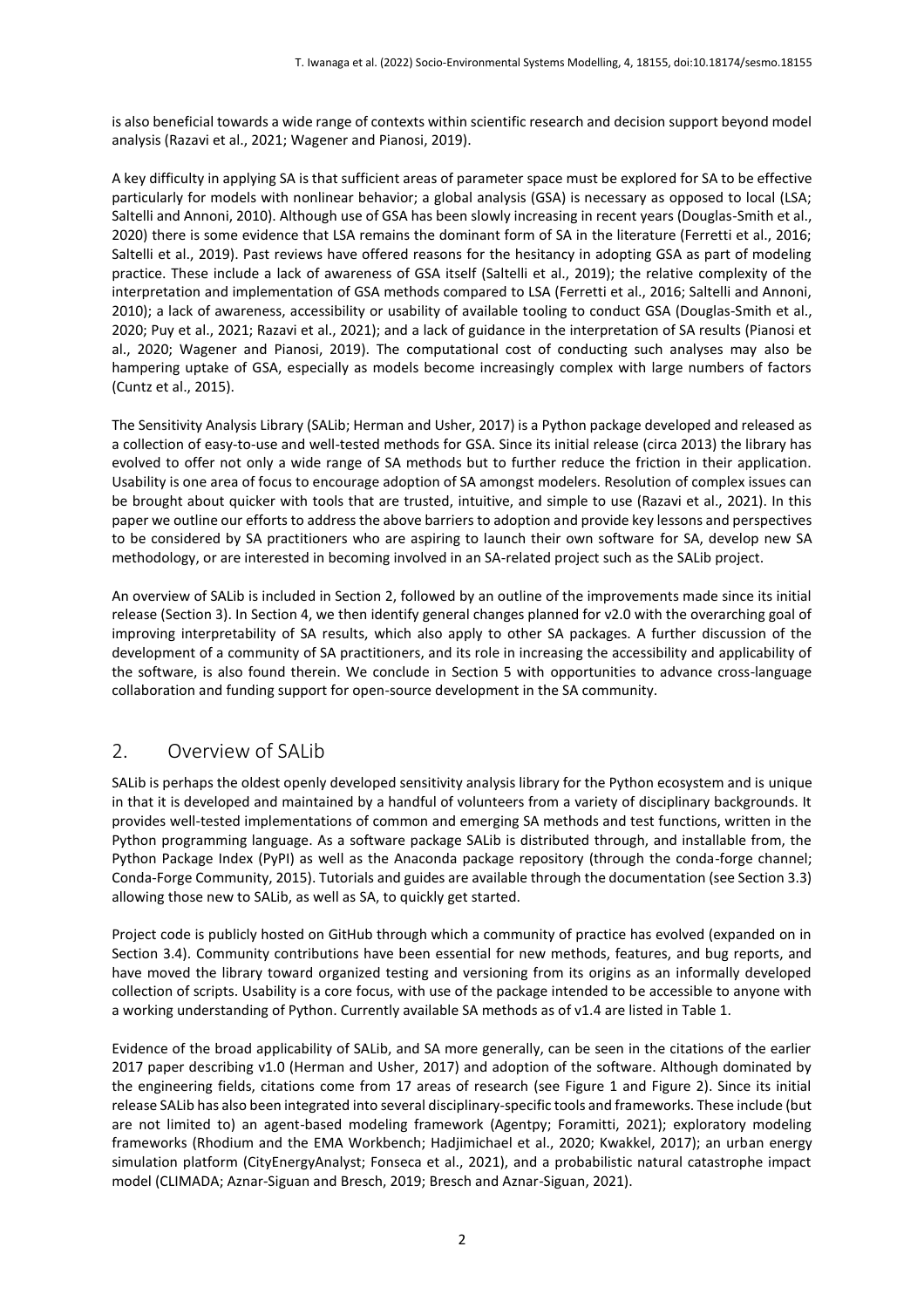|  |  |  |  | <b>Table 1:</b> List of provided sensitivity analysis methods in SALib v1.4 |  |  |  |  |  |
|--|--|--|--|-----------------------------------------------------------------------------|--|--|--|--|--|
|--|--|--|--|-----------------------------------------------------------------------------|--|--|--|--|--|

| Method                                                                                                        | Approach                                  | References                                                         |
|---------------------------------------------------------------------------------------------------------------|-------------------------------------------|--------------------------------------------------------------------|
| Sobol'                                                                                                        | Variance                                  | Saltelli, 2002; Saltelli et al.,<br>2010; Sobol', 2001             |
| Morris Elementary Effects                                                                                     | Variance                                  | Campolongo et al., 2007;<br>Morris, 1991; Ruano et al., 2012       |
| Extended Fourier Amplitude Sensitivity Test (eFAST)                                                           | Variance                                  | Cukier et al., 1973; Saltelli et al.,<br>1999)                     |
| Random Balanced Designs Fourier Amplitude Sensitivity<br>Test (an RBD-FAST implementation also known as EASI) | Density/moment-independent,<br>given-data | Plischke, 2010; Tarantola et al.,<br>2006; Tissot and Prieur, 2012 |
| Delta Moment-Independent Measure                                                                              | Density/moment-independent,<br>given-data | Borgonovo, 2007; Plischke et<br>al., 2013                          |
| Derivative-based Global Sensitivity Measure (DGSM)                                                            | Variance                                  | Sobol' and Kucherenko, 2010                                        |
| Fractional Factorial Sensitivity Analysis                                                                     | Variance                                  | Saltelli et al., 2008                                              |
| PAWN                                                                                                          | Density/moment-independent,<br>given-data | Pianosi and Wagener, 2018,<br>2015                                 |
| High-Dimensional Model Representation (HDMR)                                                                  | Variance, given-data                      | Li et al., 2010; Rabitz et al.,<br>1999                            |







Figure 2: (a) Yearly citations of the original SALib paper Herman and Usher (2017), from Google Scholar; (b) repository "stars" used as an indicator of use, interest, and popularity of the SALib project, from GitHub. Dashed lines represent use of incomplete data (partial year, ending April 2022).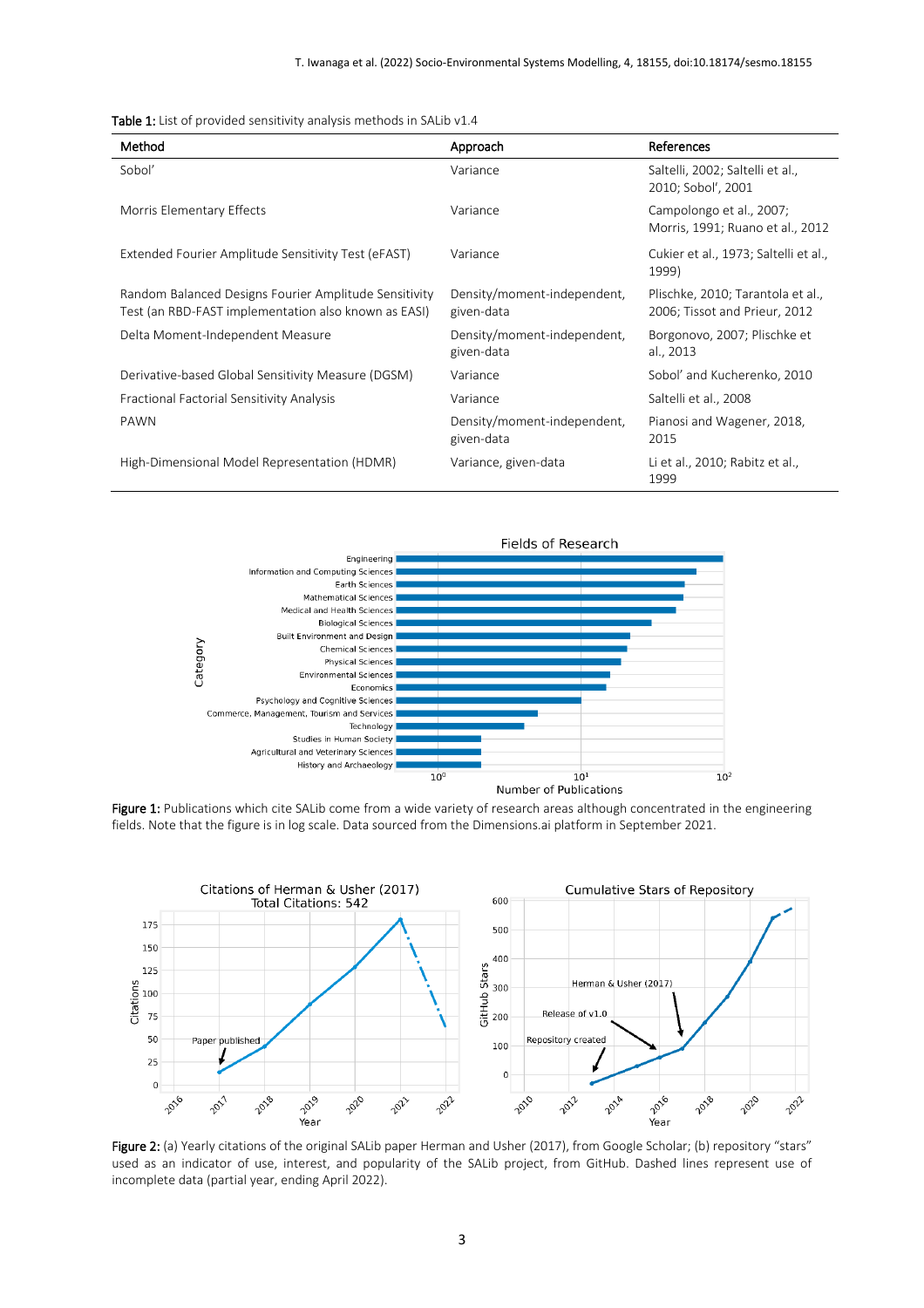One underlying reason for the increased use of SALib is that the Python language itself has seen an increase in general popularity, from teaching contexts to professional and scientific applications. Disciplinary specialists are likely hesitant to switch to another language due to the time commitment and learning curve involved. Still, we believe that the popularity of the Python language is not the sole reason for the current level of interest in SALib. For one, the package is open-source and permissively licensed (under the MIT license), allowing for its adoption with little restriction. The package structure simplifies use and application as evidenced by the incorporation of SALib into other Python packages. Community contributions since the initial release have further enhanced the accessibility and usability of SALib to meet their evolving needs (further explored in Section 3.4). Specifically, we believe that several key features of SALib are driving the increasing adoption and use of the SALib package, including its:

- Open source and permissive licensing,
- Focus on robust, tested implementations,
- Supporting multiple workflows and user-interfaces for ease of application,
- Improved documentation, including "cookbook" style examples,
- Extensibility, and
- Community.

## 3. Toward improved accessibility

An area of focus for SALib has been its usability – the ease at which SA methods are applied – as it increases accessibility, allowing researchers and practitioners to minimize the time from installation to results. A usercentric approach to development has been adopted, whereby the contextual needs and concerns of the user and key barriers to their successful, and appropriate, application is identified and mitigated. In this section we outline the changes made (and user concerns addressed) since the initial release of SALib and detail the growth and benefits of a community of SA practitioners.

## 3.1. Supporting a broad range of users

Sensitivity analysis has wide applicability across the sciences. Users of SALib consequently come from a variety of disciplinary backgrounds with varying levels of programming experience. Contexts of its use may differ as well, from desktop analysis to applications on a supercomputer. SALib is structured along the three basic steps of (1) input sampling, (2) model evaluation (running the model, performed separately), and (3) post-processing of results (Pianosi et al., 2016). Applying these three steps is accomplished either programmatically (i.e., with code) or through a command-line (or terminal) interface. A Graphical User Interface (GUI) is a possibility but has not been explored in detail at this stage.

The command-line user interface allows the use of SALib directly from a command prompt, useful in situations where user-written Python scripts can be tedious or disallowed. In the programmatic case, users can adopt two general software development paradigms: procedural and object-oriented. In this context, "paradigm" refers to the conceptual framework through which the functionality of SALib can be applied and is briefly described here. Adopting one paradigm over the other influences the way code is written in the application of SALib, with advantages and disadvantages to each.

The procedural paradigm is the most common in the application of SALib as it is perhaps the most familiar to users with some programming experience. The procedural paradigm focuses on prescribing how the analysis is to occur in a step-by-step manner. In the context of SALib, adopting the procedural paradigm involves defining a "problem": a simple associative array (a dictionary in Python terms) that details the number of variables, their associated names, and their value range (i.e., the variability space). Additional optional details that can be included are their distributions and whether any grouping of variables is to occur. This "problem" is then passed into individual SALib functions to generate samples and to conduct analyses (see left panel in Box 1). Care must be taken to always provide the defined "problem" with their samples and associated model results for the appropriate analyses to be conducted. On a related note, the design of the SA experiment is left to the user. Guidance on assessing the appropriateness of experimental design is not currently explicitly covered in SALib documentation, a limitation explored in more detail in Section 4.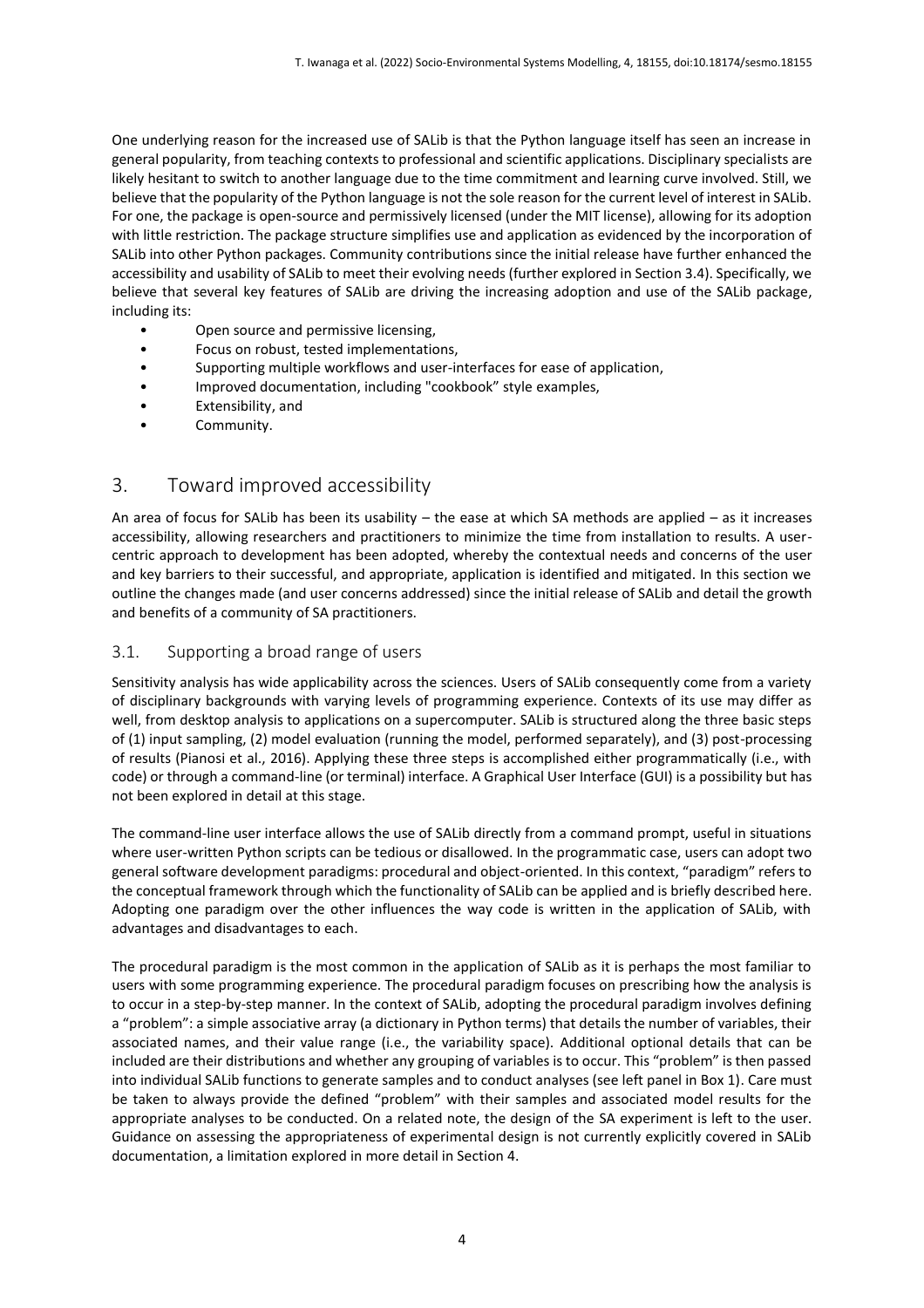Procedural programming is perhaps the most common programming paradigm and makes SALib accessible to those who may not be entirely familiar with Python or other programming paradigms. The examples provided as part of the library are primarily written in this procedural style, which are continually expanded. Code conforming to the procedural paradigm are perhaps the simplest implementations that still allow some degree of composability – the mix-and-matching of different functions to perform a SA – while still offering a standardized interface (via the functions) for users to interact with.

A weakness of the procedural paradigm is that it arguably places too much onus on the user, requiring the preparation of input and intermediate variables, and their states to be manually tracked. Very few safeguards are in place to prevent inappropriate analyses from occurring and this leads to a cumbersome process that is often a source of errors, particularly when conducting multiple complex analyses. The Object-Oriented (OO) paradigm can potentially reduce the cognitive load placed on users. Here, cognitive load refers to the proportion of working memory that must be devoted to understanding and processing a task (Hermans, 2021; Sweller, 1988). In this context, the load is due to the required knowledge of SA theory, the target model, SALib, and the application context. Too high a cognitive load may alienate novices, introduce errors, and in the worst case, discourage use of SA altogether.

In very general terms, the OO paradigm focuses on encapsulating and abstracting data and associated functions. An Object-Oriented (OO) Interface was introduced in SALib v1.4 through which users may programmatically interact with most of the functionality offered by SALib. For users, the OO Interface simplifies use of SALib as it provides a single point of interaction that implicitly tracks the state of data for the user as it flows from one step in the workflow to the next. In practical terms this means the problem specification and the associated samples, model results, and results of analyses do not have to be stored in separate variables by the user and explicitly passed from one function to the other.

The OO-based Interface is demonstrated in Box 1 with a method chaining approach which reflects the flow of data throughout the SA workflow. Use of the interface is demonstrated in comparison to code written in the procedural style. The Interface is created by defining an SALib Problem (with `ProblemSpec()`, see point 2 in Box 1) which is assigned, by convention, to an `sp` variable. Here, `sp` refers to "SALib Problem specification" and provides a common interface to all available sampling and analysis methods. Printing the Interface displays a concise overview of the specification and available data (illustrated in Figure 3).

For the SALib development team, the design and implementation of the OO Interface simplifies future development and maintenance activities. Contributors and maintainers are not required to write code specifically to attach individual methods to the OO Interface as this is handled automatically, reducing maintenance and contribution effort. Having a single common interface additionally offers the opportunity to provide checks to safeguard users from common errors. For example, an error is raised where the number of parameters and quantities of interest do not match the problem specification. Implementing such checks in the procedural implementation would require identical (or near-identical) lines of code to be inserted into each sampling and analysis function, thereby increasing the maintenance burden.

An additional benefit is that the methods and associated documentation are made user discoverable through inspection via a REPL or modern Integrated Development Environment (see Figure 4). Users are then able to explore these as needed. The documentation itself has undergone significant changes to provide guided working examples using test functions which can help, to give one example, limit the potential for a mismatch between sampling and analysis methods. Further aspects of the documentation are explored in Section 3.3.

The import of necessary functions becomes optional when using the OO Interface and removes the necessity for the user to track intermediate results. Calling individual methods separately is possible and doing so results in a workflow that is near-identical to the procedural code. Still, users may prefer the original procedural style, which may be simpler in cases where the model cannot be interacted with from Python directly; in cases where finer-grain control over operations is needed, such as when integrating SALib into another modeling or decisionsupport framework; or cases where performance may be a key concern as the OO Interface introduces additional overhead.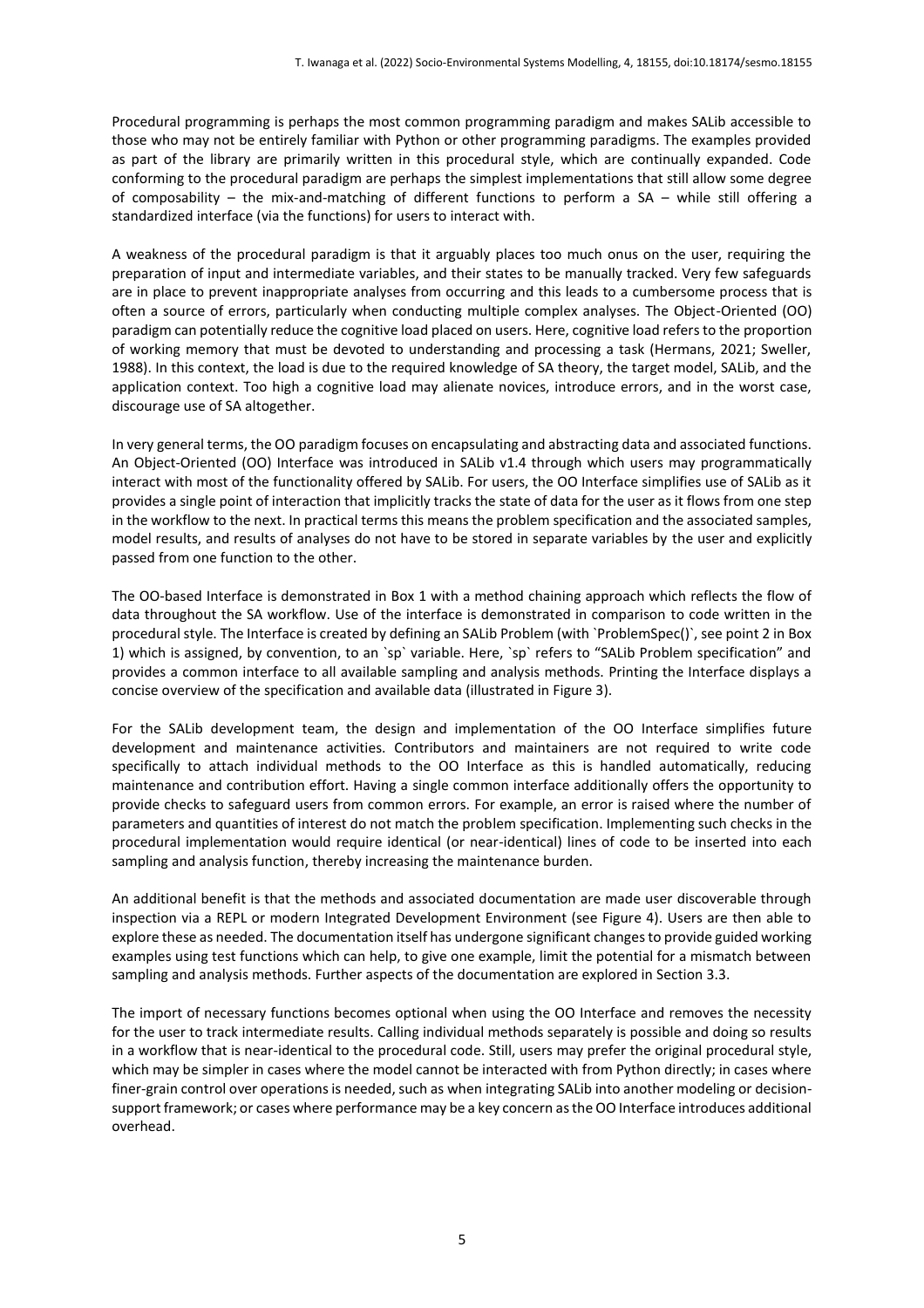Box 1: Demonstration of the procedural programming style compared with the Object-Oriented Interface using the Morris method on the Sobol' G-function.

| Procedural                                                                                                                                                                                                                                                                                                                                                                                                                                                                                                                                                                                                                                                                                                           | <b>Object-Oriented</b>                                                                                                                                                                                                                                                                                                                                                                                                                                                                                                                                                           |  |  |  |  |
|----------------------------------------------------------------------------------------------------------------------------------------------------------------------------------------------------------------------------------------------------------------------------------------------------------------------------------------------------------------------------------------------------------------------------------------------------------------------------------------------------------------------------------------------------------------------------------------------------------------------------------------------------------------------------------------------------------------------|----------------------------------------------------------------------------------------------------------------------------------------------------------------------------------------------------------------------------------------------------------------------------------------------------------------------------------------------------------------------------------------------------------------------------------------------------------------------------------------------------------------------------------------------------------------------------------|--|--|--|--|
| from SALib.test functions import<br>1<br>Sobol G<br>from SALib.analyze import morris<br>from SALib.sample.morris <i>import</i> sample                                                                                                                                                                                                                                                                                                                                                                                                                                                                                                                                                                                | from SALib.test functions import<br>Sobol G<br>from SALib <i>import</i> ProblemSpec                                                                                                                                                                                                                                                                                                                                                                                                                                                                                              |  |  |  |  |
| $problem = f$<br>2<br>'num vars': $8,$<br>'names': $['x1', 'x2', 'x3', 'x4',$<br>x5', 'x6', 'x7', 'x8']<br>'groups': None,<br>'dists': None,<br>'bounds': $[0.0, 1.0],$ $\star$ 8<br>}                                                                                                                                                                                                                                                                                                                                                                                                                                                                                                                               | $sp = ProblemSpec$ ({<br>'names': $['x1', 'x2', 'x3', 'x4',$<br>$1x5'$ , $1x6'$ , $1x7'$ , $1x8'$ ],<br>'groups': None,<br>'dists': None,<br>'bounds': $[0.0, 1.0],$ $\star$ 8,<br>)                                                                                                                                                                                                                                                                                                                                                                                             |  |  |  |  |
| $X =$ sample (problem, $N=1000$ ,<br>3<br>num levels=4)<br>$Y = Sobol G.evaluate(X)$<br>$Si = morris. analyze$<br>problem, X, Y,                                                                                                                                                                                                                                                                                                                                                                                                                                                                                                                                                                                     | (sp. sample morris (1000, num levels=4)<br>.evaluate(Sobol G.evaluate)<br>.analyze morris (num levels=4,<br>num resamples=100))                                                                                                                                                                                                                                                                                                                                                                                                                                                  |  |  |  |  |
| num levels=4,<br>num resamples=100<br>$\lambda$                                                                                                                                                                                                                                                                                                                                                                                                                                                                                                                                                                                                                                                                      | $# X = sp.samples$<br># $Y = sp.results$<br># S = sp.analysis<br>$#$ sp.samples = X                                                                                                                                                                                                                                                                                                                                                                                                                                                                                              |  |  |  |  |
|                                                                                                                                                                                                                                                                                                                                                                                                                                                                                                                                                                                                                                                                                                                      | # $sp.results = Y$<br># sp.analyze morris()<br>print(sp)                                                                                                                                                                                                                                                                                                                                                                                                                                                                                                                         |  |  |  |  |
| $ax = Si.plot()$<br>6<br>Si $df = Si.to df()$                                                                                                                                                                                                                                                                                                                                                                                                                                                                                                                                                                                                                                                                        | $ax = sp.plot()$<br>sp.to_df()                                                                                                                                                                                                                                                                                                                                                                                                                                                                                                                                                   |  |  |  |  |
| (1)<br>(2)<br>`names`.                                                                                                                                                                                                                                                                                                                                                                                                                                                                                                                                                                                                                                                                                               | Importing SALib. Specific sampling and analysis functions should be imported when using SALib procedurally.<br>Specifying an SALib problem as a Python dictionary, compared to the equivalent Object-Oriented (OO) Interface<br>for the Sobol' G-function. Optional entries allow parameter groupings (`groups`), and alternate distributions<br>('dists', uniform being the default). An additional 'outputs' entry (not shown) can also be provided to name the<br>expected model outputs. When using the Interface, the `num_vars` is inferred from the number of elements in |  |  |  |  |
| (3)<br>The trifecta of sampling, model evaluation, and analysis with the Morris method. The default values for<br>`num levels` (for the Morris analysis) and `num resamples` (for bootstrapping) are shown. In the case of the<br>Interface, the `problem` specification, samples, and model results are automatically passed onto each step as<br>necessary. A generic `.sample()` and `.analyze()` method is also provided for use with user-defined sampling and<br>analysis methods (see Figure 4). Model evaluation and analysis can be parallelized with the OO Interface by<br>adding an `nprocs` argument to the `evaluate` and `analyze` methods, and specifying the desired number of<br>CPU cores to use. |                                                                                                                                                                                                                                                                                                                                                                                                                                                                                                                                                                                  |  |  |  |  |
| $\Delta$                                                                                                                                                                                                                                                                                                                                                                                                                                                                                                                                                                                                                                                                                                             | It is nossible to ovtrast the stared samples, model results, and analyses from the Interface, and to provide pro                                                                                                                                                                                                                                                                                                                                                                                                                                                                 |  |  |  |  |

- (4) It is possible to extract the stored samples, model results, and analyses from the Interface, and to provide preexisting samples and results for analysis. Methods to set pre-existing samples and results (`.set\_samples()` and `.set\_results()`) can also be used as part of the workflow shown in (3). Previously stored `results` are automatically cleared when providing `samples` to avoid data mismatches.
- (5) Print results and associated information (see Figure 3).
- (6) Produces an indicative plot. For experienced Python programmers, a matplotlib axes object is returned which can be further modified to adjust the plot. Conversion to a Pandas DataFrame for further analysis is also supported.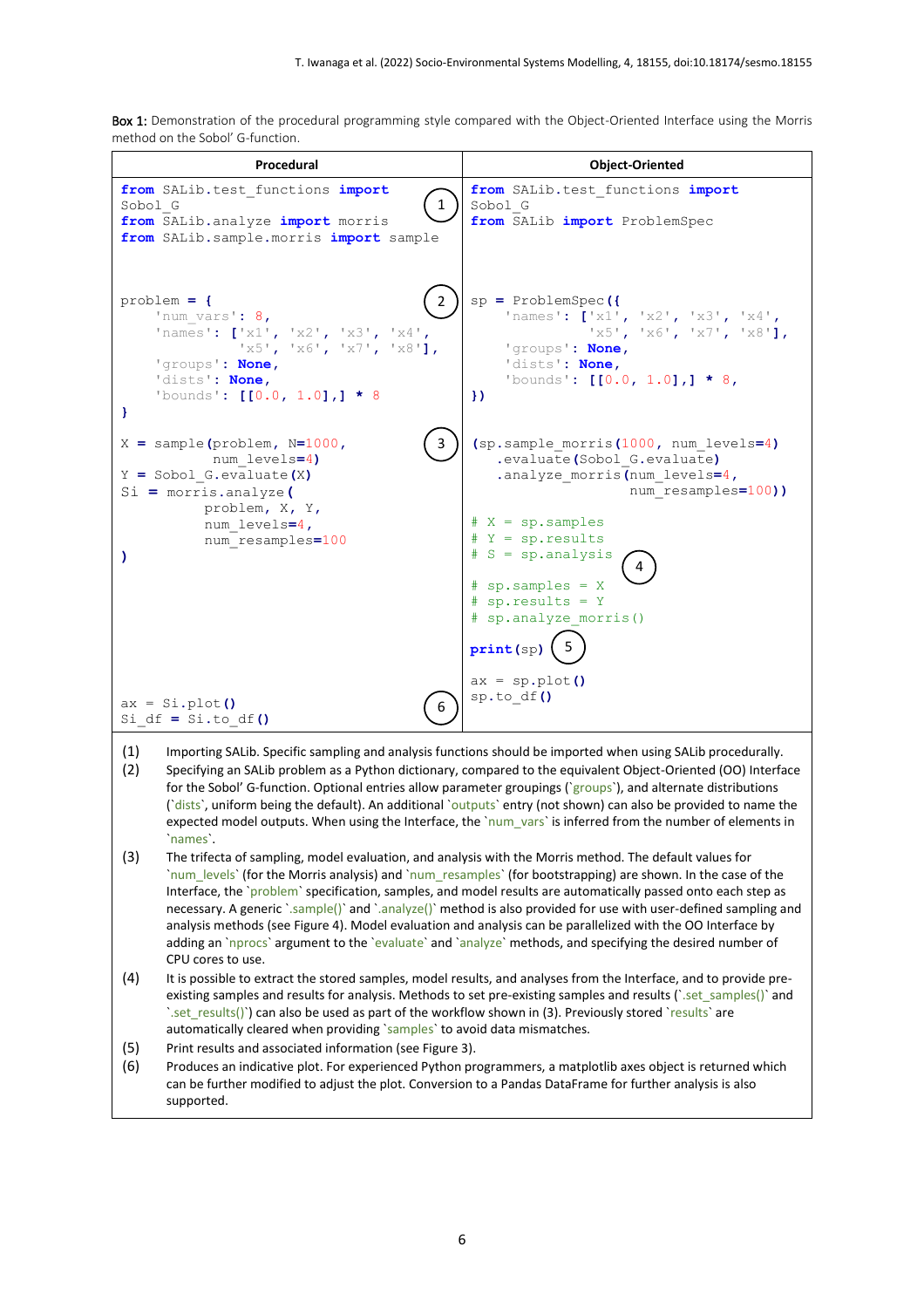```
Samples:
        8 parameters: ['x1', 'x2', 'x3', 'x4', 'x5', 'x6', 'x7', 'x8']
        9000 evaluations
Outputs:
        1 outputs: ['Y']
        9000 evaluations
Analysis:
          mumu_star
                           sigma
                                  mu_star_conf
x1 0.094224
              2.595509
                       2.719205
                                       0.054289
              1.486289
x2 0.038762
                        1.677687
                                       0.041578
x3 -0.007628
              0.595197
                        0.692888
                                       0.020773
x4 -0.006204
              0.326824
                        0.386222
                                       0.011783
x<sub>5</sub>0.001658
              0.035332
                        0.041377
                                       0.001325
x6 -0.003028 0.035522
                        0.041641
                                       0.001259
x7 -0.000988
              0.035416
                        0.041373
                                       0.001363
x8  0.001371  0.035009  0.041213
                                       0.001401
```
Figure 3: Using the `print()` function on the Object-Oriented Interface (see point 5, in Box 1) provides an overview of the available data held in the Interface.



Figure 4: Screenshot of a SALib Interface being inspected from a Jupyter Notebook via tab-completion, showing a list of methods beginning with "sample". Tab-completion refers to the action where the user presses the "tab" key to bring up a list of relevant functions/methods. It is a common feature in most, if not all, modern development environments. The user can then contextually discover methods associated with the SALib Interface without having to refer to a separate manual or user guide. The documentation associated with the generic `sample` method is partially displayed. The `sample` and corresponding `analyze` method allow the user to provide their own methods for use with SALib, allowing use of SALib as a testbed for testing and development.

#### 3.2. Reducing time-to-results

The Object-Oriented Interface also provides methods for quickly plotting analysis results as well as support for parallel model evaluation and analysis. Inclusion of these functionalities address two concerns. First, most diagnostic visualization tasks require (at least initially) an indicative plot of results that utilize near identical code. Second, SA is often conducted on long-running models, samples for which can be obtained independently of one another as there are typically no interactions between model runs. Similarly, analyses which focus on the relationship between specific input factors and model outputs can also be conducted independently. Such cases where the model runs are independent of each other and can be trivially parallelized (at least conceptually) is referred to as an embarrassingly parallel problem in Computer Science (Foster, 1995; Herlihy and Shavit, 2012). Yet, setting up parallel model evaluations can be daunting depending on the model context and individual skilllevel of the user.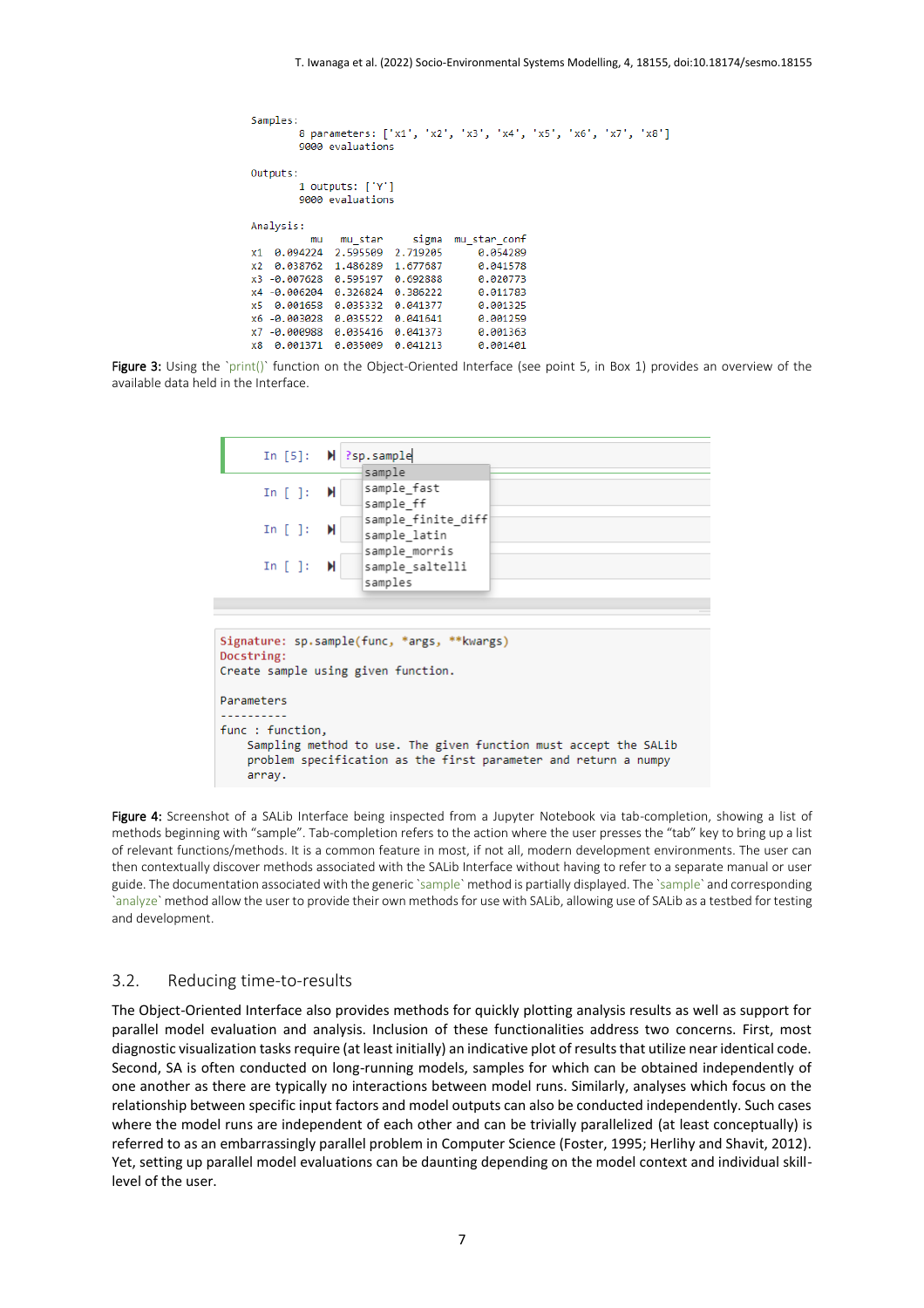By including support for diagnostic plotting and parallel analyses as part of SALib itself mitigates to some degree the duplication of work that may otherwise occur across the sciences. Further, use of these functionality is simplified such that the user only need to invoke a single command ('.plot()') to obtain an indicative figure after model evaluation and analysis is complete (see point 5 in Box 1). For parallelizing model evaluation itself, the user need only to specify the number of processors to use (see note for point 3 in Box 1). For suitably longrunning models, the provided parallelism (implemented with the pathos library; McKerns et al., 2012) can significantly reduce evaluation and analysis time. The provided approach comes at the cost of flexibility, however, as users are not able to specify how the parallelism is to occur and assumes sufficient computer memory is available to conduct the model runs and subsequent SA.

The intention of the provided visualization functions is to allow users to obtain quick diagnostic indication of model behavior, as opposed to publish quality figures. Examples of further qualitative analyses are provided in the documentation, with a view to expand these in the future. For advanced Python users, all plotting methods return a matplotlib axes object which allows the figure to be further modified if desired (e.g., for publication purposes, see Box 2). Providing such "convenience methods" for plotting removes the need for users to write their own code for plotting which represents a duplication of work for a common workflow.

Box 2: SALib plotting methods return a standard matplotlib axes object to allow for further modification. Here the results from Box 1 are displayed using the `barplot()` method, and adjusted to be in log scale, the figure enlarged, and displayed with additional axis labels. It is also possible to modify the axes object produced by the `.plot()` method in Box 1.



#### 3.3. Documentation

One frequent piece of feedback received over the past years is the lack of a general and introductory guide to SA. For novices, the documentation could be the first time they are exposed to SA concepts and terminology. It is also true that experience with SA does not necessarily mean that the structure, design, and application of the software will be immediately transparent. Thus, sparsely written or poorly organized documentation can be a deterrent to effective use or adoption of the software, or in the worst-case adoption of SA in general, particularly for novices, as the relevance and importance is lost.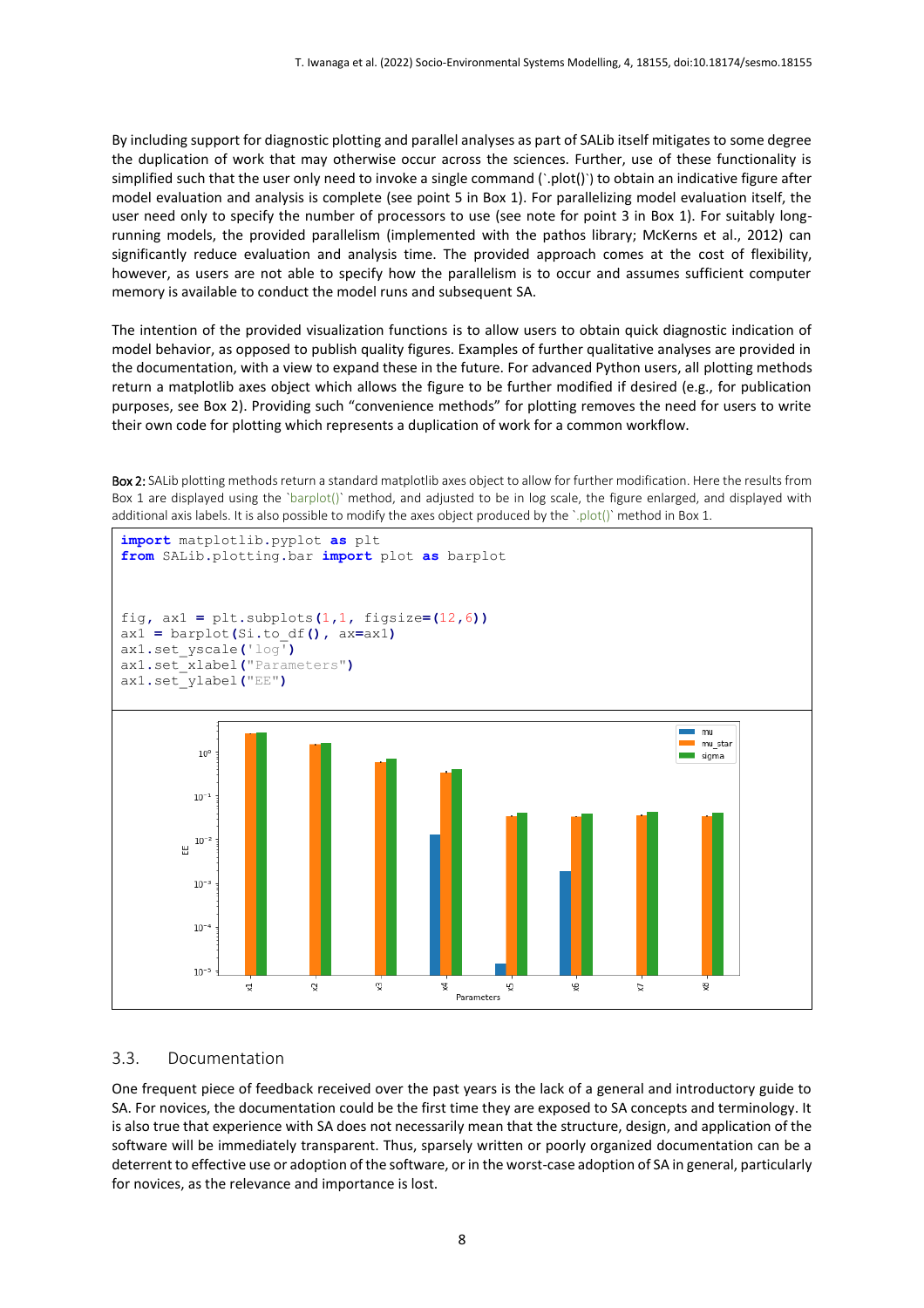Since v1.0, the community has added a Read the Docs page (https://salib.readthedocs.io/en/latest/) which serves as a concise API reference with examples and a change log, in part, to address these concerns. This documentation continues to be updated and modified for accessibility. The decentralized development raises the challenge of keeping documentation up to date with the latest contributions. This is not to say that the documentation is perfectly accessible to users of all skill levels, and improvements are ongoing (further discussed in the Outlook section below). For one, it is desirable for the level of applicability and known limitations for each method to be described and contextualized, however briefly. More recently, a list of relevant references has been embedded in the documentation for each method, accessible through the Python REPL console, and via the built-in `help()` command (as discussed in Section 3.1 above). Cross-compatibility of sampling and analysis functions have also begun to be listed.

One driving motivation for the contributors has been to reduce the need for more documentation by better organizing the software and API itself. In the object-oriented approach, for example, auto-completion allows users to interactively explore and discover relevant functionality. A key challenge is to ensure that the sampling methods are combined with appropriate analysis methods, an issue partially ameliorated by listing the compatible methods within the documentation.

However, we also observe that many of the questions raised by the community are related to experimental design and interpretation rather than the execution of the SA methods. Efforts to better organize these questions and discussions have taken several forms, including a FAQ page on the Read the Docs website which we intend to continue expanding ahead of the v2.0 release (explored further in Section 4). The need for continually evolving documentation and support points to the value of an engaged community.

### 3.4. A sensitivity analysis community of practice

A relatively new advance in open-source development platforms is the adoption of functionality and features commonly associated with social networks. These include incorporating user profiles, wikis, project roadmaps, discussion forums, and other facilities to encourage and foster communities to grow around the software being developed. Users can raise questions and submit bug reports via an issue tracker, or otherwise contribute enhancements and other changes for consideration following an open code review process and automated testing. The project began as a small collaboration and the community has evolved gradually over time, bringing together developers, users, and researchers alike to contribute code and documentation and participate in discussions. A key catalyst of the growth of the community was the introduction of processes and procedures (such as documentation, coding standards, testing) which were formalized in response to needs, which then made it easier to manage contributions to the source code and documentation.

The library began as a collection of scripts authored and collated by Herman with a simple and consistent interface that allowed the interchange of different SA methods. Usher then contributed code and helped package the scripts, adding unit tests and a continuous integration service which runs the tests on each change to the code. Continuous Deployment was also added to automate the process of releasing the software to the Python Packaging Index (PyPI). With the addition of documentation and examples, the package was released and JOSS paper published (Herman and Usher, 2017). After this very intensive phase of development, the package grew in prominence in lockstep with the rapidly increasing use of Python by the scientific community and through the formal recognition of the package via academic citation. Today, Herman and Usher are less active in the development of the package, with Iwanaga driving development and coordinating the SALib community. New contributors are actively encouraged through clear documentation which provides direction on how to contribute. Suggested enhancements to the code are managed in the issue tracker. Individual contributions are collated into a pull request and reviewed by the SALib administration team. Contributions must maintain the project technical standards, some which are checked automatically (for example, code style and test coverage).

One of the most common uses of the issue tracker has turned out to be questions on the interpretation of SA results and on the problem configuration for non-standard cases. Over 260 questions, issues, bug reports, and feature requests have been made (as of April 2022). Given the questions and responses from the community are indexed by Google and other search engines and are publicly searchable, the resulting online discussions are helpful to distill and disseminate good SA practice. The benefits of an active community are highlighted by the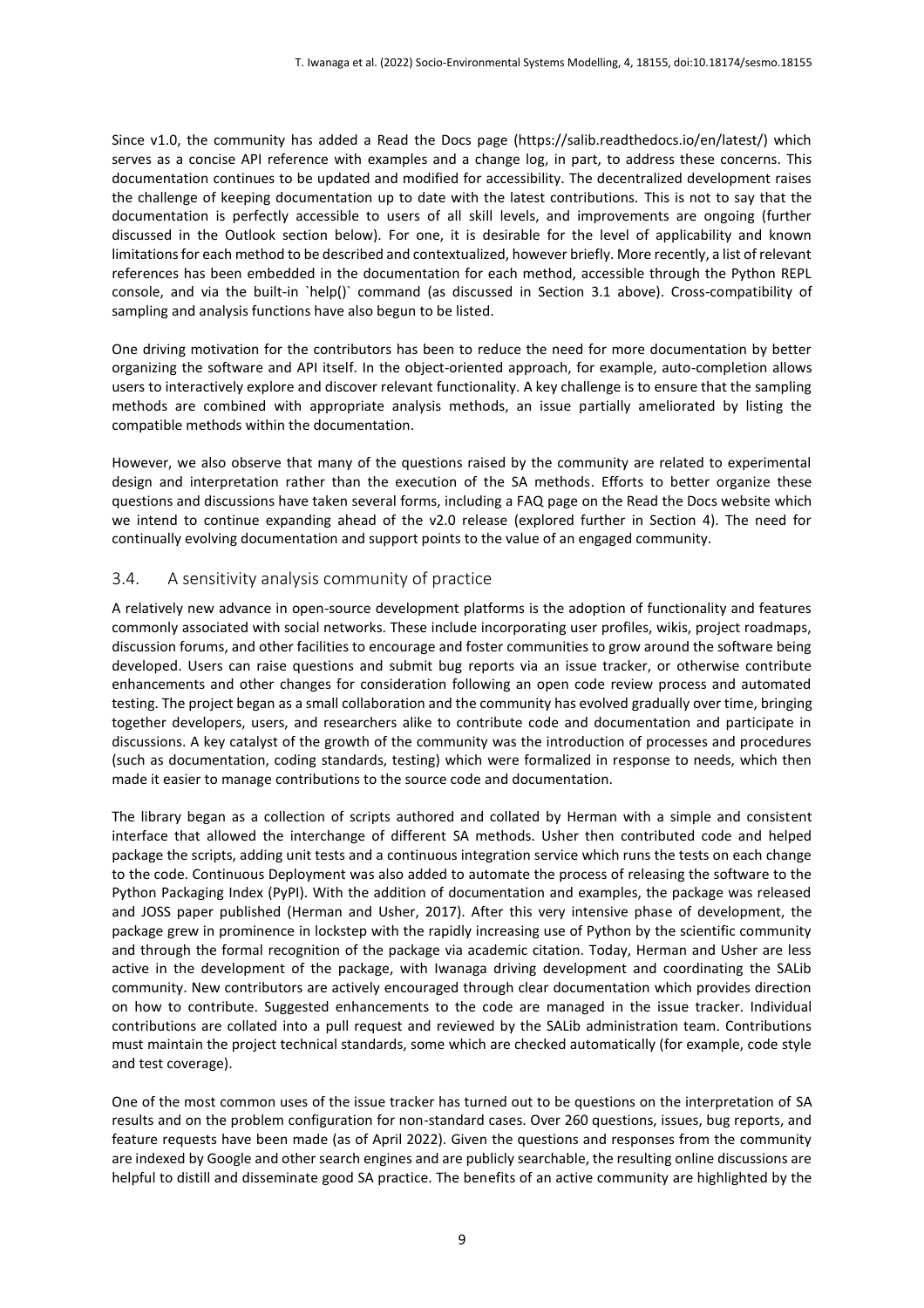fact that the questions raised are often not addressed in the literature, helping to bridge the chasm between theory and implementation that is essential for the uptake of SA methods. From our experience, engaging with practitioners has led to (and is leading to) improvements in accessibility of methods and improved interpretability of SA results (cf. Niet et al., 2021; Noacco et al., 2019; Pianosi et al., 2020). Here, we posit that leveraging open development processes to actively foster a community of practice facilitates greater, and more meaningful, adoption of SA practices.

In summary, the SALib community of practice demonstrates that the software has achieved its implicit goal of removing barriers to the technical implementation of SA approaches so that users can focus on the broader conceptual issues, such as experimental design and interpretation of results. Our experience shows that this community is invaluable for improving the implementations and documentation of SA approaches, identifying novel issues and corner cases that can drive research into new implementations, and improving the interpretation of results and good SA practice.

## 4. Outlook

A stated aim of SALib (see Section 2) is to lower the barrier to entry so that a wide audience can make use of SA methods. The changes made since the initial release of SALib in 2017 are summarized in Section 3. However, there are opportunities for further improvements to better serve the needs of SA practitioners. These have implications not only for SALib but also for developers of similar software packages.

While the underlying theory and methodologies of SA are widely applicable across application contexts (Razavi et al., 2021), there is seemingly a wide chasm (cf. Kelly, 2007) between those focused on advancing SA methodologies and those who apply SA in practice. Past investigations into applications of SA have raised concerns over erroneous or questionable usage of SA. One aspect is the consideration of the analyses' experimental design such as the assumed parameter distributions and how these may influence results from SA which in turn influence the conclusions reached (Paleari and Confalonieri, 2016). Still, relatively little attention or consideration appears to be given toward bridging this chasm beyond urging greater awareness of the limitations of commonly applied SA practices (e.g., Saltelli et al., 2019). As a result, SA is said to be applied unevenly across the disciplines due to a lack of uniformity on what is considered good practice or appropriate application (Razavi and Gupta, 2015; Saltelli et al., 2019).

Historically, tooling to support and encourage these best practices is often a secondary consideration, perhaps due to a lack of formal incentives within the current culture of academe (cf. Hannay et al., 2009; Iwanaga et al., 2021; Razavi et al., 2021). Where such tooling is considered, development is arguably tightly controlled through licensing or through workflows not wholly amenable to the open and collaborative practices through which interdisciplinary advances are usually made. In the recent past however, an increasing number of SA researchers have become involved in writing and releasing code to disseminate their work, or otherwise engage with existing SA frameworks (e.g., Baroni and Francke, 2020; Cuntz and Mai, 2020; Pianosi et al., 2020; Puy et al., 2021).

Perhaps more important than the availability of tooling, however, is the availability and strength of community. While accessibility can be partly improved through technical means (such as implementing user-friendly interfaces), interpretability is often subjective and context dependent, and requires engagement with users to address. If modelers are reluctant to adopt and apply Global Sensitivity Analysis (as explored in Saltelli et al., 2019; Saltelli and Annoni, 2010) then it is a social issue for which no amount of technical tooling by themselves will resolve.

The benefits of a culture of open and inclusive development are described in Section 3.4, including the ability to incorporate feedback, suggestions as well as contributions from practitioners. The collaborative spirit of such a culture benefits the SA community at large as it allows knowledge and experience to be shared and even incorporated into the software itself. Newcomers especially benefit from this development model as best-orgood practices become further "baked-in" and included as a standard process within the software itself. At the very least such practices become contextualized by the (community developed) documentation, rather than relying on practices borne from experience which often go undocumented and unpublished, or otherwise obscured by the volume of available literature. Questions raised around how best to assess appropriateness or effectiveness of experimental design (cf. Paleari and Confalonieri, 2016; Pianosi et al., 2016), for example, could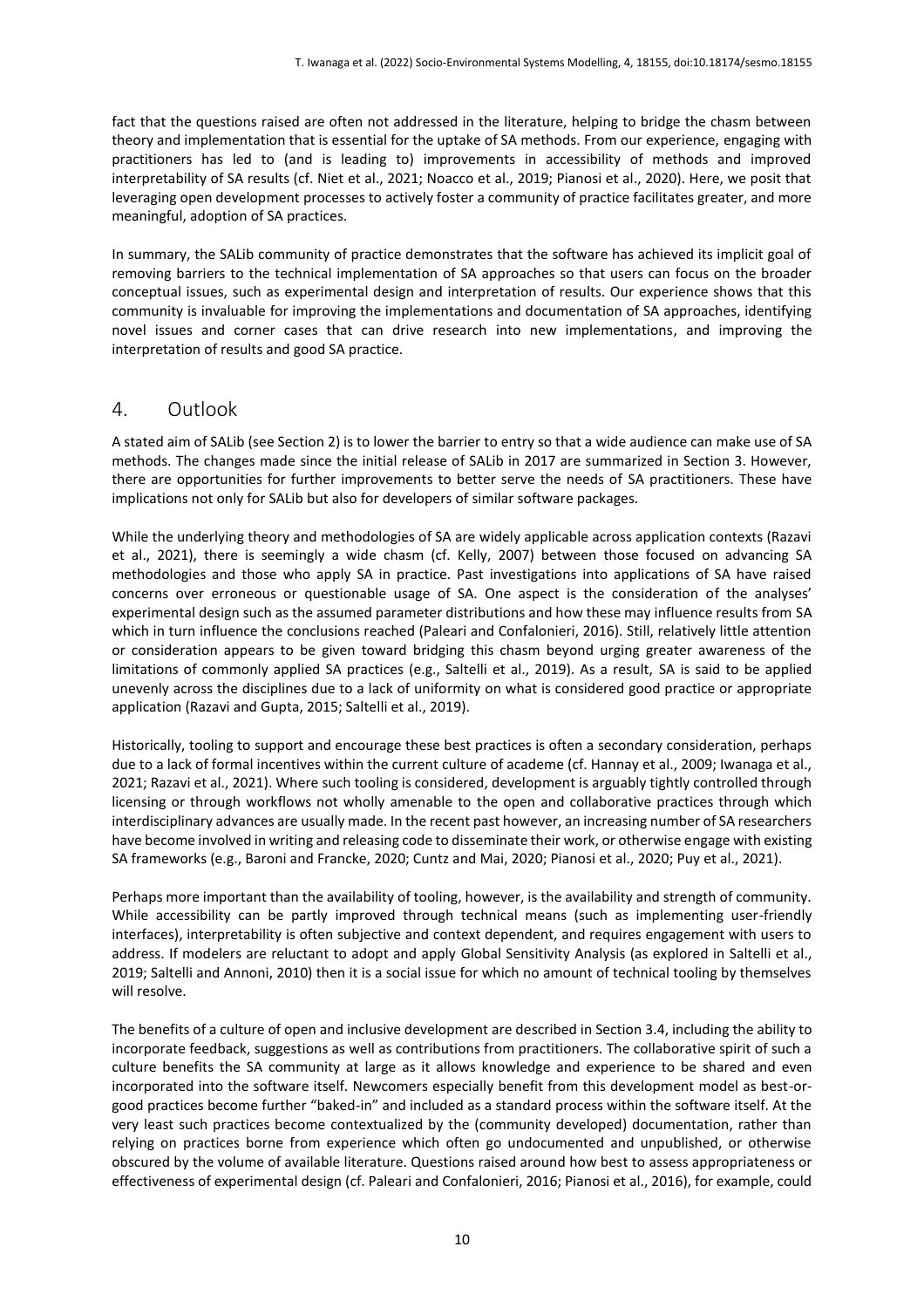be better served through such documentation. Community engagement is particularly important in resolving concerns over the "perfunctory" nature of current SA: in this case, fostering culture is likely more important than a directed strategy.

Documentation has evolved over the years in response to community feedback (detailed in Section 3.3), although much work remains to be done. With the v1.4 series, specific methods now include detailed "notes" sections highlighting potential pitfalls, considerations, and include references to further literature. Aspects somewhat lacking in SALib currently are the explicit inclusion of a conceptual framework to assess experimental design as well as a guide to the interpretation of results (similar to those provided in Noacco et al., 2019). Expanding this contextualization to all methods offered in SALib likely requires a broader network of SA practitioners – one that spans overlapping open-source communities – due to the specialized knowledge associated with each method. Collating such knowledge in an accessible way is likely instrumental to overcoming perceived deficiencies in SA applications.

On this note, SALib is but one node within a broader SA software community. There are, of course, other software packages available to support SA across a wide range of contexts (see for example Marelli and Sudret, 2014; Pianosi et al., 2020; Puy et al., 2021; Razavi et al., 2019). There is significant potential to collaborate across the SA software, modeling frameworks and decision support platforms regardless of the programming languages they are implemented in, leading to improved outcomes across the disciplines. In particular, the computational sciences are increasingly interdisciplinary, and the software developed and produced is one vehicle through which discussions and knowledge transfer occurs. Specific sessions in GSA-relevant conferences on software implementations and associated concerns, issues and experiences could facilitate such cross-disciplinary collaboration. Educational initiatives, similar to the Software Carpentry (Wilson, 2006) and CodeRefinery (https://coderefinery.org) programs, that prepare the next generation of SA practitioners to better collaborate and engage in this context are also needed. A larger cultural change, and associated funding, is necessary for this to occur however (cf. Downey, 2017; Little et al., 2019).

In the meantime, we encourage SA researchers to develop, foster and engage with these communities. Promoting the open implementations of new SA methods and sharing knowledge and experience across these networks can aid in reducing duplication of work, and crucially, open the possibility toward many research questions across the fields that leverage SA. One proffered incentive to academics is that involvement and contribution to an open platform (such as SALib) is likely to increase visibility and uptake of their own work. Citations for a specific method may also be boosted as the method and accompanying documentation is made accessible to a wider audience over time (cf. Niyazov et al., 2016; Teplitskiy et al., 2017). Adopting open development practices, such as hosting code on a public version-controlled repository (e.g., GitHub) invites collaboration and improvements to be made by a global community. The last is perhaps one incentive for those developing new SA methodologies. Aside from engagement by individual researchers, there is a need for increased support and funding for these development and engagement activities, the importance of which is often not wholly appreciated in the academic context.

Beyond accessibility and understandability, it is intended that new and emerging SA approaches be targeted for inclusion, particularly if they prove capable of more efficient sampling and analyses. These include variogrambased SA methods (e.g., Razavi et al., 2019); meta-methods which combine multiple approaches (e.g., variance and distribution-based metrics; Baroni and Francke, 2020); incorporating adaptive sampling approaches (e.g., Steiner et al., 2019); and further expansion of moment-independent, adaptive, and iterative analysis approaches (Cuntz et al., 2015; Sheikholeslami et al., 2021). Improved accessibility and interpretability unlock opportunities for new research and applications that may have previously been unviable.

## 5. Conclusion

Since the release of v1.0, the use of the SALib package for GSA has grown rapidly, supported by state-of-the-art practices and tools for testing, distribution, and community engagement. Key goals for the upcoming v2.0 software release focus on improving the usability and accessibility of SA, namely: supporting multiple programming paradigms; reducing time-to-results; improving documentation, especially around the experimental design and interpretation of results; and continuing to foster an active community on GitHub in support of the above. The contributors' experience highlights the potential for decentralized scientific software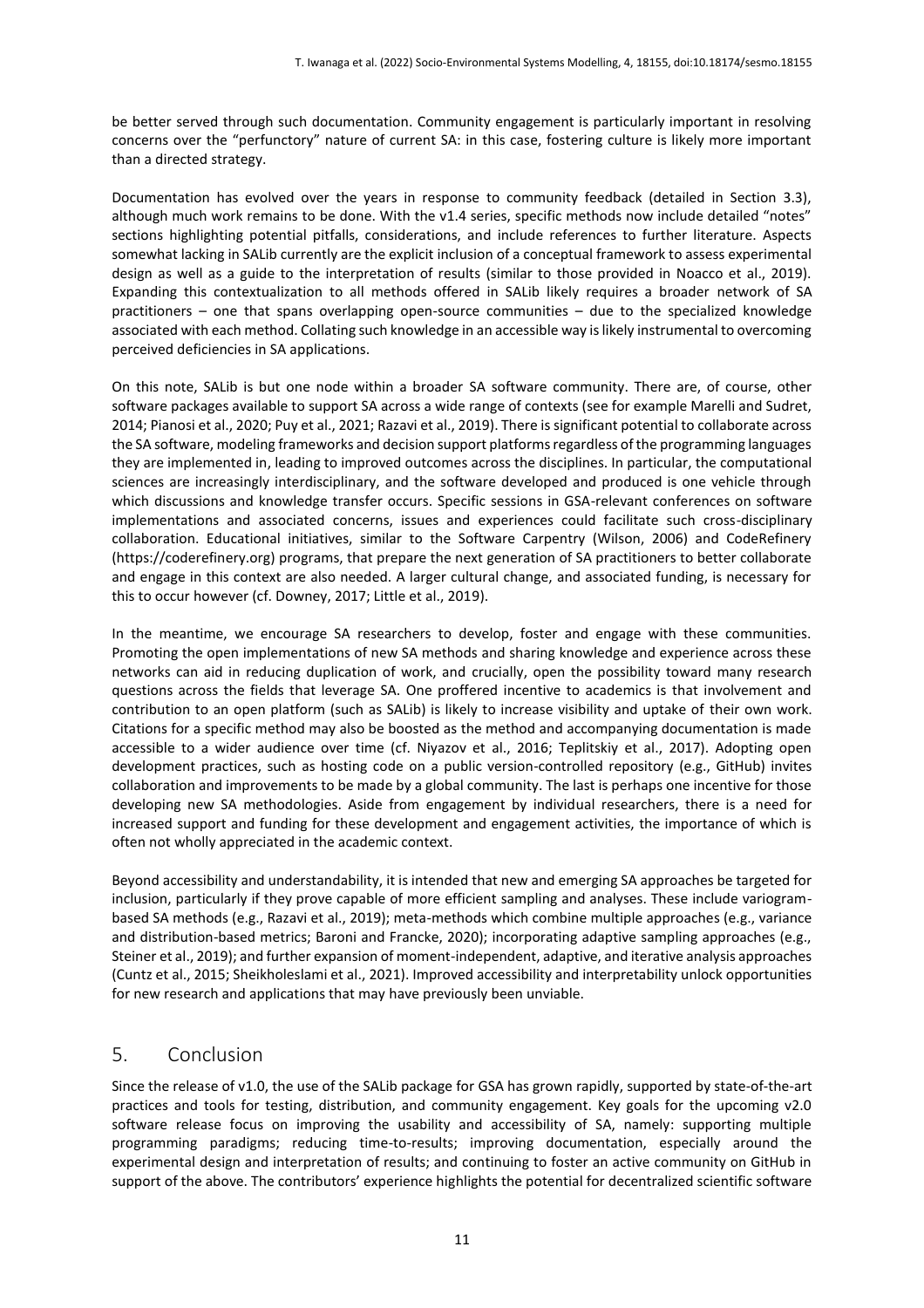development across research groups and practitioners, which sometimes runs counter to the academic incentive structure. More broadly, it points to the role of software as a bridge between theory and practice, and the importance of usability, accessibility and design. We welcome new contributors as we work toward v2.0 and look forward to maintaining the community and continuing to promote the role of SA in scientific modeling.

## Acknowledgements

The authors would additionally like to acknowledge and thank all those who have used SALib and the many who have contributed to its development over the years. A non-exhaustive list of contributors can be found in: [https://github.com/SALib/SALib/graphs/contributors.](https://github.com/SALib/SALib/graphs/contributors)

# References

- Aznar-Siguan, G., & Bresch, D. N. (2019). CLIMADA v1: A global weather and climate risk assessment platform. Geoscientific Model Development, 12(7), 3085–3097. https://doi.org/10.5194/gmd-12-3085-2019
- Baroni, G., & Francke, T. (2020). An effective strategy for combining variance- and distribution-based global sensitivity analysis. Environmental Modelling & Software, 134, 104851. https://doi.org/10.1016/j.envsoft.2020.104851
- Borgonovo, E. (2007). A new uncertainty importance measure. Reliability Engineering & System Safety, 92(6), 771–784. https://doi.org/10.1016/j.ress.2006.04.015
- Bresch, D. N., & Aznar-Siguan, G. (2021). CLIMADA v1.4.1: Towards a globally consistent adaptation options appraisal tool. Geoscientific Model Development, 14(1), 351–363. https://doi.org/10.5194/gmd-14-351-2021
- Campolongo, F., Cariboni, J., & Saltelli, A. (2007). An effective screening design for sensitivity analysis of large models. Environmental Modelling & Software, 22(10), 1509–1518. https://doi.org/10.1016/j.envsoft.2006.10.004
- Conda-Forge Community. (2015). The conda-forge Project: Community-based Software Distribution Built on the conda Package Format and Ecosystem. https://doi.org/10.5281/ZENODO.4774216
- Cukier, R. I., Fortuin, C. M., Shuler, K. E., Petschek, A. G., & Schaibly, J. H. (1973). Study of the sensitivity of coupled reaction systems to uncertainties in rate coefficients. I Theory. The Journal of Chemical Physics, 59(8), 3873–3878. https://doi.org/10.1063/1.1680571
- Cuntz, M., & Mai, J. (2020). pyeee: Parameter screening using Morris' method or its extension of Efficient/Sequential Elementary Effects (2.0) [Computer software]. Zenodo. https://doi.org/10.5281/ZENODO.3897550
- Cuntz, M., Mai, J., Zink, M., Thober, S., Kumar, R., Schäfer, D., Schrön, M., Craven, J., Rakovec, O., Spieler, D., Prykhodko, V., Dalmasso, G., Musuuza, J., Langenberg, B., Attinger, S., & Samaniego, L. (2015). Computationally inexpensive identification of noninformative model parameters by sequential screening. Water Resources Research, 51(8), 6417– 6441. https://doi.org/10.1002/2015WR016907
- Douglas-Smith, D., Iwanaga, T., Croke, B. F. W., & Jakeman, A. J. (2020). Certain trends in uncertainty and sensitivity analysis: An overview of software tools and techniques. Environmental Modelling & Software, 124, 104588. https://doi.org/10.1016/j.envsoft.2019.104588
- Downey, A. (2017). Modeling and Simulation in Python. Green Tea Press. https://github.com/AllenDowney/ModSimPy (Original work published 2016)
- Ferretti, F., Saltelli, A., & Tarantola, S. (2016). Trends in sensitivity analysis practice in the last decade. Science of The Total Environment, 568, 666–670. https://doi.org/10.1016/j.scitotenv.2016.02.133
- Fonseca, J., Thomas, D., Mok, R., Mosteiro-Romero, M., Happle, G., Rogenhofer, L., Jack-Hawthorne, Fazel Khayatian, Zhongming Shi, Riegelbauer, E., Ong, B. L., Orenkiwi, H, T., Paulneitzel, Sulzer, M., Molony, R., Elesawy, A., JOSE ANTONIO BELLO ACOSTA, Bosova, A., … Strusoftsawen. (2021). architecture-building-systems/CityEnergyAnalyst: CityEnergyAnalyst v3.22.0 (v3.22.0) [Computer software]. Zenodo. https://doi.org/10.5281/ZENODO.4646225
- Foramitti, J. (2021). JoelForamitti/agentpy [Python]. https://github.com/JoelForamitti/agentpy (Original work published 2020)
- Foster, I. (1995). Designing and building parallel programs: Concepts and tools for parallel software engineering. Addison-Wesley.
- Hadjimichael, A., Gold, D., Hadka, D., & Reed, P. (2020). Rhodium: Python Library for Many-Objective Robust Decision Making and Exploratory Modeling. Journal of Open Research Software, 8(1), 12. https://doi.org/10.5334/jors.293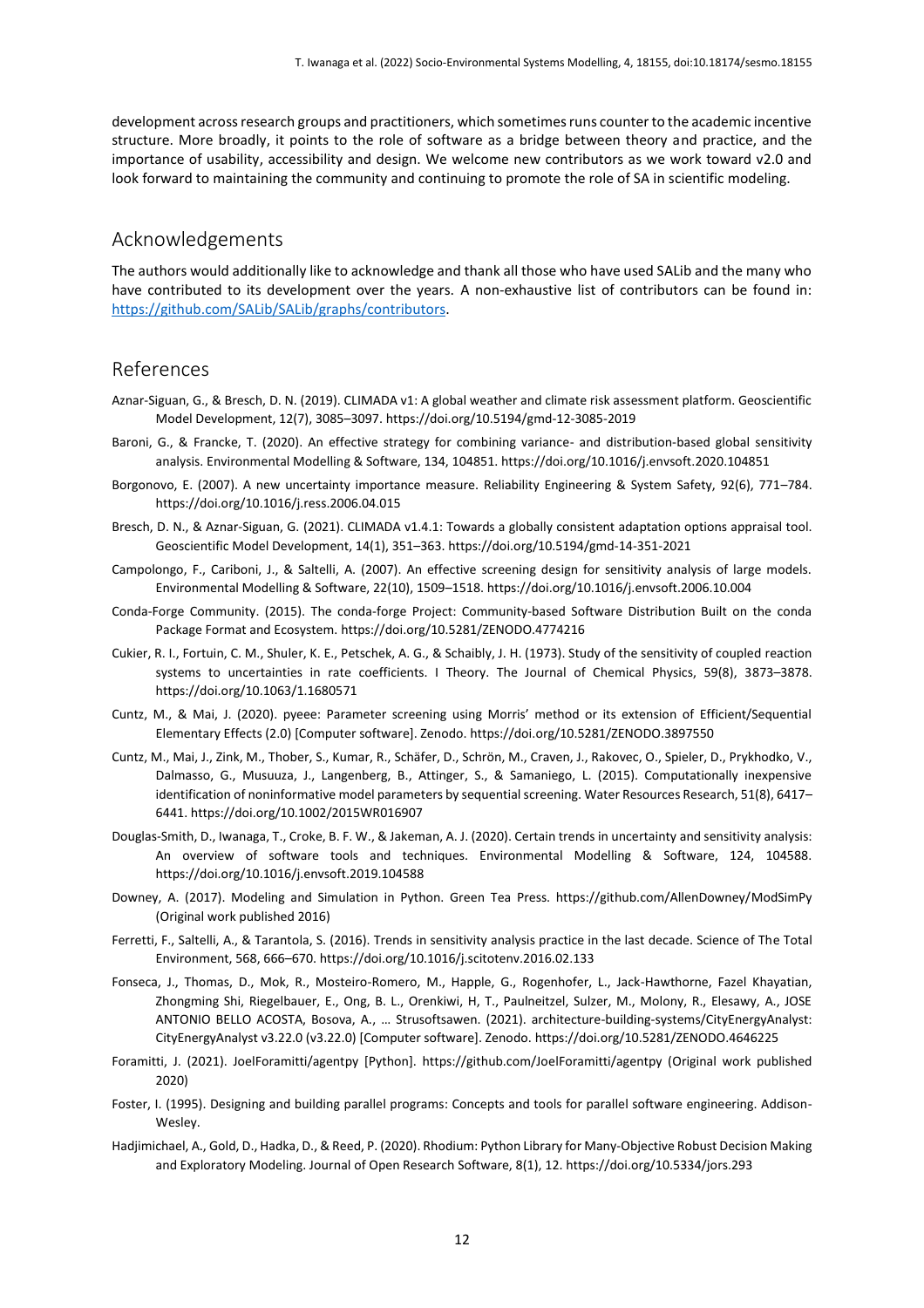- Hannay, J. E., MacLeod, C., Singer, J., Langtangen, H. P., Pfahl, D., & Wilson, G. (2009). How do scientists develop and use scientific software? 2009 ICSE Workshop on Software Engineering for Computational Science and Engineering, 1–8. https://doi.org/10.1109/SECSE.2009.5069155
- Herlihy, M., & Shavit, N. (2012). The Art of Multiprocessor Programming. Elsevier Science. http://www.123library.org/book\_details/?id=53644
- Herman, J., & Usher, W. (2017, January 10). SALib: An open-source Python library for Sensitivity Analysis. The Journal of Open Source Software. https://doi.org/10.21105/joss.00097
- Hermans, F. (2021). The Programmer's Brain: What every programmer needs to know about cognition. Manning Publications.
- Iwanaga, T. (2021). ConnectedSystems/SALib-impact: V0.5. Zenodo. https://doi.org/10.5281/zenodo.5523624
- Iwanaga, T., Wang, H.-H., Hamilton, S. H., Grimm, V., Koralewski, T. E., Salado, A., Elsawah, S., Razavi, S., Yang, J., Glynn, P., Badham, J., Voinov, A., Chen, M., Grant, W. E., Peterson, T. R., Frank, K., Shenk, G., Barton, C. M., Jakeman, A. J., & Little, J. C. (2021). Socio-technical scales in socio-environmental modeling: Managing a system-of-systems modeling approach. Environmental Modelling & Software, 104885. https://doi.org/10.1016/j.envsoft.2020.104885
- Kelly, D. F. (2007). A Software Chasm: Software Engineering and Scientific Computing. IEEE Software, 24(6), 120–119. https://doi.org/10.1109/MS.2007.155
- Kwakkel, J. H. (2017). The Exploratory Modeling Workbench: An open source toolkit for exploratory modeling, scenario discovery, and (multi-objective) robust decision making. Environmental Modelling & Software, 96, 239–250. https://doi.org/10.1016/j.envsoft.2017.06.054
- Li, G., Rabitz, H., Yelvington, P. E., Oluwole, O. O., Bacon, F., Kolb, C. E., & Schoendorf, J. (2010). Global Sensitivity Analysis for Systems with Independent and/or Correlated Inputs. The Journal of Physical Chemistry A, 114(19), 6022–6032. https://doi.org/10.1021/jp9096919
- Little, J. C., Hester, E. T., Elsawah, S., Filz, G. M., Sandu, A., Carey, C. C., Iwanaga, T., & Jakeman, A. J. (2019). A tiered, systemof-systems modeling framework for resolving complex socio-environmental policy issues. Environmental Modelling & Software, 112, 82–94. https://doi.org/10.1016/j.envsoft.2018.11.011
- Marelli, S., & Sudret, B. (2014). UQLab: A Framework for Uncertainty Quantification in Matlab. Vulnerability, Uncertainty, and Risk, 2554–2563. https://doi.org/10.1061/9780784413609.257
- McKerns, M. M., Strand, L., Sullivan, T., Fang, A., & Aivazis, M. A. G. (2012). Building a Framework for Predictive Science. ArXiv:1202.1056 [Cs]. http://arxiv.org/abs/1202.1056
- Morris, M. D. (1991). Factorial Sampling Plans for Preliminary Computational Experiments. Technometrics, 33(2), 161–174. https://doi.org/10.1080/00401706.1991.10484804
- Niet, T., Shivakumar, A., Gardumi, F., Usher, W., Williams, E., & Howells, M. (2021). Developing a community of practice around an open source energy modelling tool. Energy Strategy Reviews, 35, 100650. https://doi.org/10.1016/j.esr.2021.100650
- Niyazov, Y., Vogel, C., Price, R., Lund, B., Judd, D., Akil, A., Mortonson, M., Schwartzman, J., & Shron, M. (2016). Open Access Meets Discoverability: Citations to Articles Posted to Academia.edu. PLOS ONE, 11(2), e0148257. https://doi.org/10.1371/journal.pone.0148257
- Noacco, V., Sarrazin, F., Pianosi, F., & Wagener, T. (2019). Matlab/R workflows to assess critical choices in Global Sensitivity Analysis using the SAFE toolbox. MethodsX, 6, 2258–2280. https://doi.org/10.1016/j.mex.2019.09.033
- Paleari, L., & Confalonieri, R. (2016). Sensitivity analysis of a sensitivity analysis: We are likely overlooking the impact of distributional assumptions. Ecological Modelling, 340, 57–63. https://doi.org/10.1016/j.ecolmodel.2016.09.008
- Pianosi, F., Beven, K., Freer, J., Hall, J. W., Rougier, J., Stephenson, D. B., & Wagener, T. (2016). Sensitivity analysis of environmental models: A systematic review with practical workflow. Environmental Modelling & Software, 79, 214– 232. https://doi.org/10.1016/j.envsoft.2016.02.008
- Pianosi, F., Sarrazin, F., & Wagener, T. (2020). How successfully is open-source research software adopted? Results and implications of surveying the users of a sensitivity analysis toolbox. Environmental Modelling & Software, 124, 104579. https://doi.org/10.1016/j.envsoft.2019.104579
- Pianosi, F., & Wagener, T. (2015). A simple and efficient method for global sensitivity analysis based on cumulative distribution functions. Environmental Modelling & Software, 67, 1–11. https://doi.org/10.1016/j.envsoft.2015.01.004
- Pianosi, F., & Wagener, T. (2018). Distribution-based sensitivity analysis from a generic input-output sample. Environmental Modelling & Software, 108, 197–207. https://doi.org/10.1016/j.envsoft.2018.07.019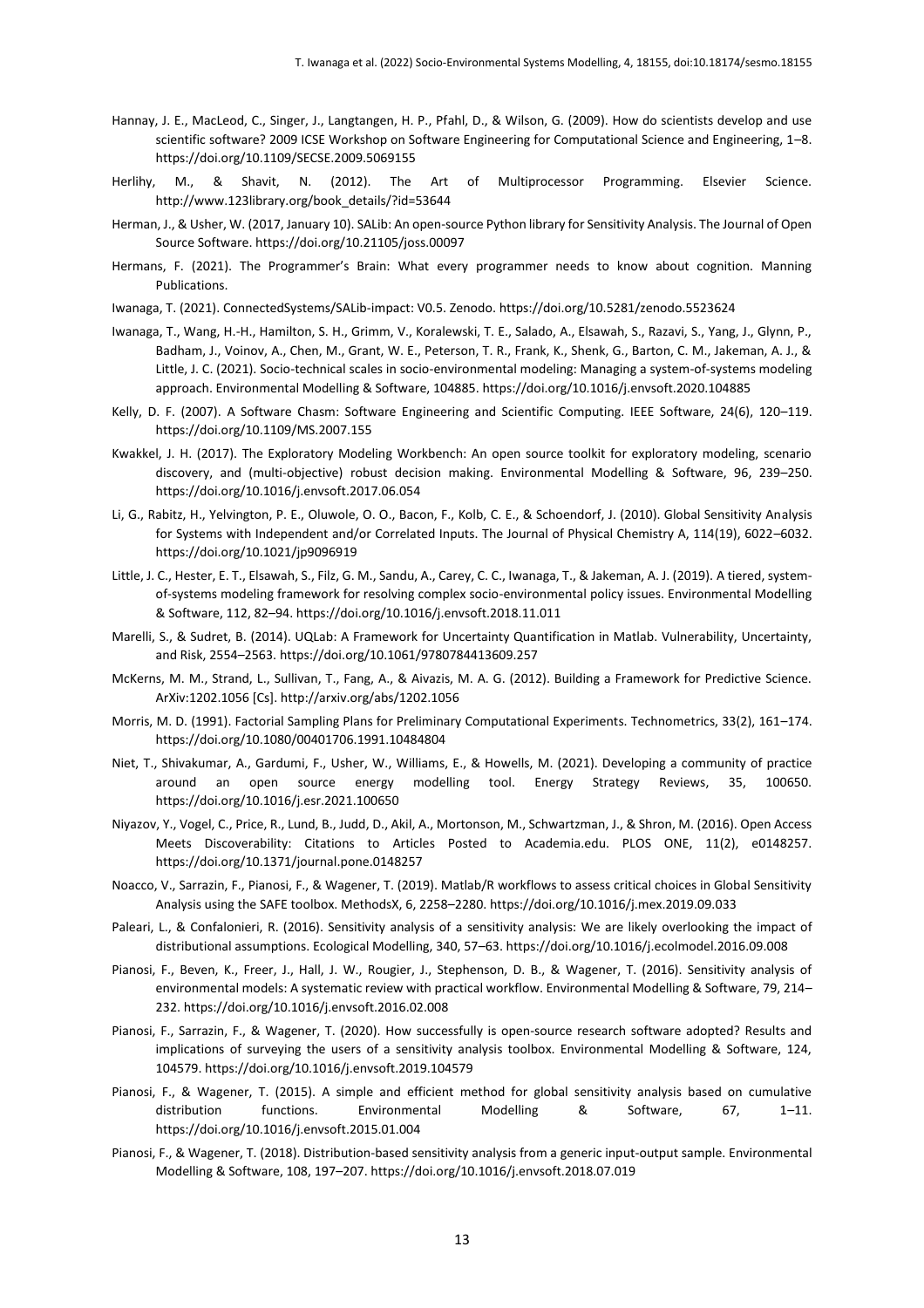- Plischke, E. (2010). An effective algorithm for computing global sensitivity indices (EASI). Reliability Engineering & System Safety, 95(4), 354–360. https://doi.org/10.1016/j.ress.2009.11.005
- Plischke, E., Borgonovo, E., & Smith, C. L. (2013). Global sensitivity measures from given data. European Journal of Operational Research, 226(3), 536–550. https://doi.org/10.1016/j.ejor.2012.11.047
- Puy, A., Piano, S. L., Saltelli, A., & Levin, S. A. (2021). sensobol: An R package to compute variance-based sensitivity indices. ArXiv Preprint ArXiv:2101.10103. https://arxiv.org/abs/2101.10103
- Rabitz, H., Aliş, Ö. F., Shorter, J., & Shim, K. (1999). Efficient input—Output model representations. Computer Physics Communications, 117(1), 11–20. https://doi.org/10.1016/S0010-4655(98)00152-0
- Razavi, S., & Gupta, H. V. (2015). What do we mean by sensitivity analysis? The need for comprehensive characterization of "global" sensitivity in Earth and Environmental systems models. Water Resources Research, 51(5), 3070–3092. https://doi.org/10.1002/2014WR016527
- Razavi, S., Jakeman, A. J., Saltelli, A., Prieur, C., Iooss, B., Borgonovo, E., Plischke, E., Lo Piano, S., Iwanaga, T., Becker, W., Tarantola, S., Guillaume, J. H. A., Jakeman, J., Gupta, H., Melillo, N., Rabitti, G., Chabridon, V., Duan, Q., Sun, X., … Maier, H. R. (2021). The Future of Sensitivity Analysis: An Essential Discipline for Systems Modeling and Policy Support. Environmental Modelling & Software, 137, 104954. https://doi.org/10.1016/j.envsoft.2020.104954
- Razavi, S., Sheikholeslami, R., Gupta, H. V., & Haghnegahdar, A. (2019). VARS-TOOL: A toolbox for comprehensive, efficient, and robust sensitivity and uncertainty analysis. Environmental Modelling & Software, 112, 95–107. https://doi.org/10.1016/j.envsoft.2018.10.005
- Ruano, M. V., Ribes, J., Seco, A., & Ferrer, J. (2012). An improved sampling strategy based on trajectory design for application of the Morris method to systems with many input factors. Environmental Modelling & Software, 37, 103–109. https://doi.org/10.1016/j.envsoft.2012.03.008
- Saltelli, A. (2002). Making best use of model evaluations to compute sensitivity indices. Computer Physics Communications, 145, 280–297. https://doi.org/10.1016/S0010-4655(02)00280-1
- Saltelli, A., Aleksankina, K., Becker, W., Fennell, P., Ferretti, F., Holst, N., Li, S., & Wu, Q. (2019). Why So Many Published Sensitivity Analyses Are False: A Systematic Review of Sensitivity Analysis Practices. Environmental Modelling & Software, 114, 29–39.
- Saltelli, A., & Annoni, P. (2010). How to avoid a perfunctory sensitivity analysis. Environmental Modelling and Software, 25(12), 1508–1517. https://doi.org/10.1016/j.envsoft.2010.04.012
- Saltelli, A., Annoni, P., Azzini, I., Campolongo, F., Ratto, M., & Tarantola, S. (2010). Variance based sensitivity analysis of model output. Design and estimator for the total sensitivity index. Computer Physics Communications, 181(2), 259–270. https://doi.org/10.1016/j.cpc.2009.09.018
- Saltelli, A., Ratto, M., Andres, T., Campolongo, F., Cariboni, J., Gatelli, D., Saisana, M., & Tarantola, S. (2008). Global Sensitivity Analysis: The Primer. Wiley. https://dx.doi.org/10.1002/9780470725184
- Saltelli, A., Tarantola, S., & Chan, K. P.-S. (1999). A Quantitative Model-Independent Method for Global Sensitivity Analysis of Model Output. Technometrics, 41(1), 39–56. https://doi.org/10.1080/00401706.1999.10485594
- Sheikholeslami, R., Gharari, S., Papalexiou, S. M., & Clark, M. P. (2021). VISCOUS: A Variance-Based Sensitivity Analysis Using Copulas for Efficient Identification of Dominant Hydrological Processes. Water Resources Research, 57(7), e2020WR028435. https://doi.org/10.1029/2020WR028435
- Sobol′, I. M. (2001). Global sensitivity indices for nonlinear mathematical models and their Monte Carlo estimates. Mathematics and Computers in Simulation, 55(1–3), 271–280. https://doi.org/10.1016/S0378-4754(00)00270-6
- Sobol', I. M., & Kucherenko, S. (2010). Derivative based global sensitivity measures. Procedia Social and Behavioral Sciences, 2(6), 7745–7746. https://doi.org/10.1016/j.sbspro.2010.05.208
- Steiner, M., Bourinet, J.-M., & Lahmer, T. (2019). An adaptive sampling method for global sensitivity analysis based on leastsquares support vector regression. Reliability Engineering & System Safety, 183, 323–340. https://doi.org/10.1016/j.ress.2018.11.015
- Sweller, J. (1988). Cognitive Load During Problem Solving: Effects on Learning. Cognitive Science, 12(2), 257–285. https://doi.org/10.1207/s15516709cog1202\_4
- Tarantola, S., Gatelli, D., & Mara, T. A. (2006). Random balance designs for the estimation of first order global sensitivity indices. Reliability Engineering & System Safety, 91(6), 717–727. https://doi.org/10.1016/j.ress.2005.06.003
- Teplitskiy, M., Lu, G., & Duede, E. (2017). Amplifying the impact of open access: Wikipedia and the diffusion of science. Journal of the Association for Information Science and Technology, 68(9), 2116–2127. https://doi.org/10.1002/asi.23687